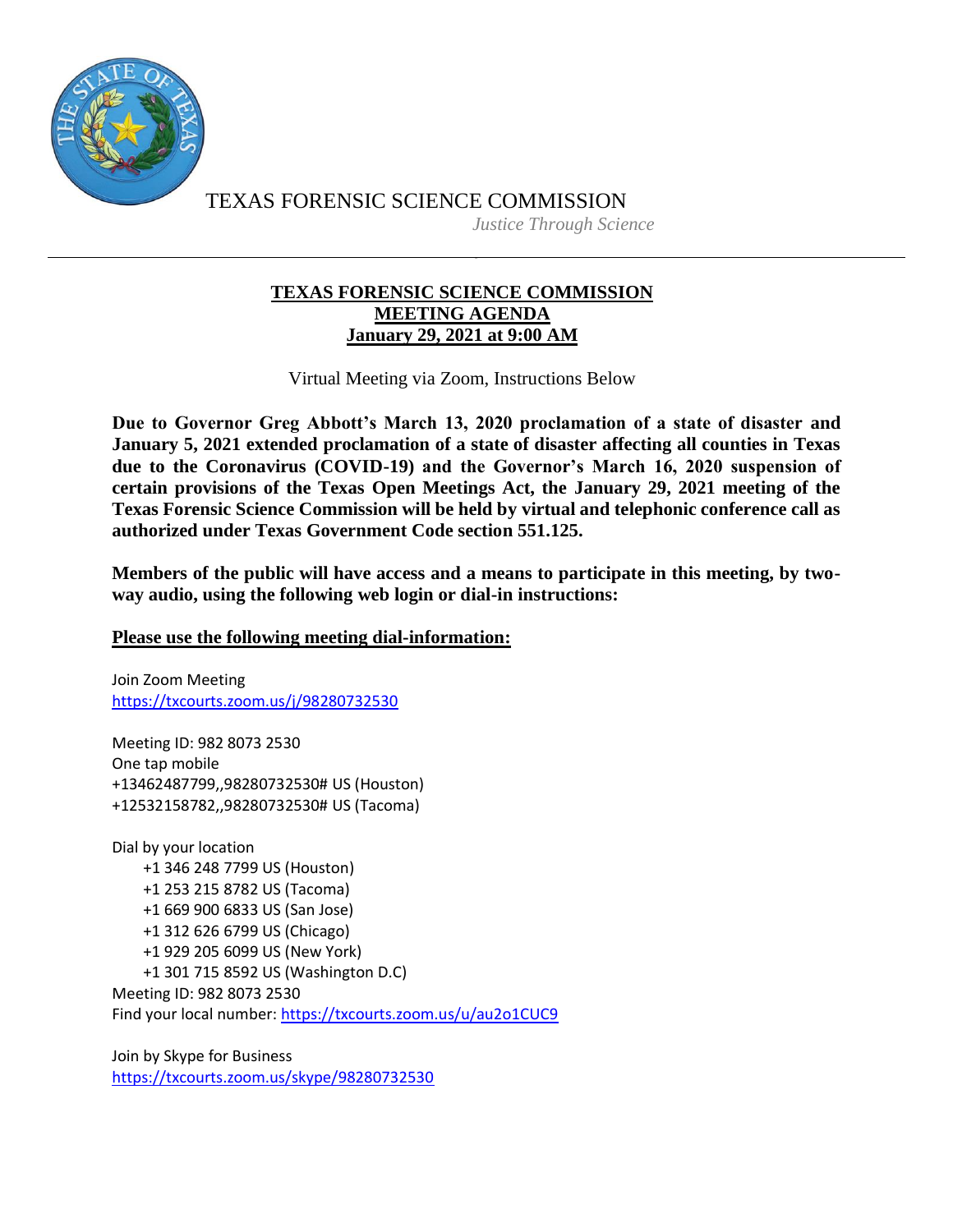## **Public Participant Instructions:**

**If you wish to provide public comment during the meeting on a topic being discussed by Commissioners, please either type your question or comment in the chat box or virtually "raise your hand." The meeting facilitator will mute and unmute participants at the direction of the Chairperson. If you are not able to provide public comment during the meeting and still wish to provide public comment, the Commission will have a public comment period at the end of its agenda to address any remaining questions or comments. You may also fill out and email Kathryn Adams the attached Public Testimony Form to [info@fsc.texas.gov](mailto:info@fsc.texas.gov) in advance of the meeting to ensure your public comment is addressed. All public comments are limited to 5 minutes with adjustments as necessary.**

**A recording of the meeting will be available after January 29, 2021. To obtain a recording, please contact Kathryn Adams at (512) 936-0770 or email [kathryn.adams@fsc.texas.gov.](mailto:info@fsc.texas.gov)**

**During this meeting, the Commission may consider and take action on the following items. The Commission may take breaks as necessary. The timing of agenda items provided below are estimates.** 

- 1. Call meeting to order. Roll call for members. (Barnard) (*2 min*)
- 2. Instructions for public participation. (Tomlin) (*3 min*)
- 3. Review and adopt minutes from October 23, 2020 Forensic Science Commission Quarterly meeting. (Barnard) (*3 min*)
- 4. Office administrative update (FY2021 budget status report; update on staff work and travel policies pursuant to the Governor's orders; discuss abstracts for American Academy of Forensic Sciences February 2021 annual (virtual) conference, introduction of new committee member Michael Coble). (Garcia/Tomlin) (*5 min*)
- 5. Elect new member to Complaint Screening Committee to fill vacant seat; discuss and consider pending complaints and laboratory self-disclosures as well as new complaints and self-disclosures received through January 8, 2021. (Daniel) *(75 min)*

Disclosures Pending from October 23, 2020

1. No. 20.44; NMS Labs Horsham, PA (Forensic Biology/DNA)

## Disclosures Received as of January 8, 2021

- 2. No. 20.56; Department of Public Safety Amarillo (Seized Drugs)
- 3. No. 20.57; Department of Public Safety Austin (Firearms/Toolmarks)
- 4. No. 20.58; Bexar County Criminal Investigation Laboratory (Forensic Biology/DNA)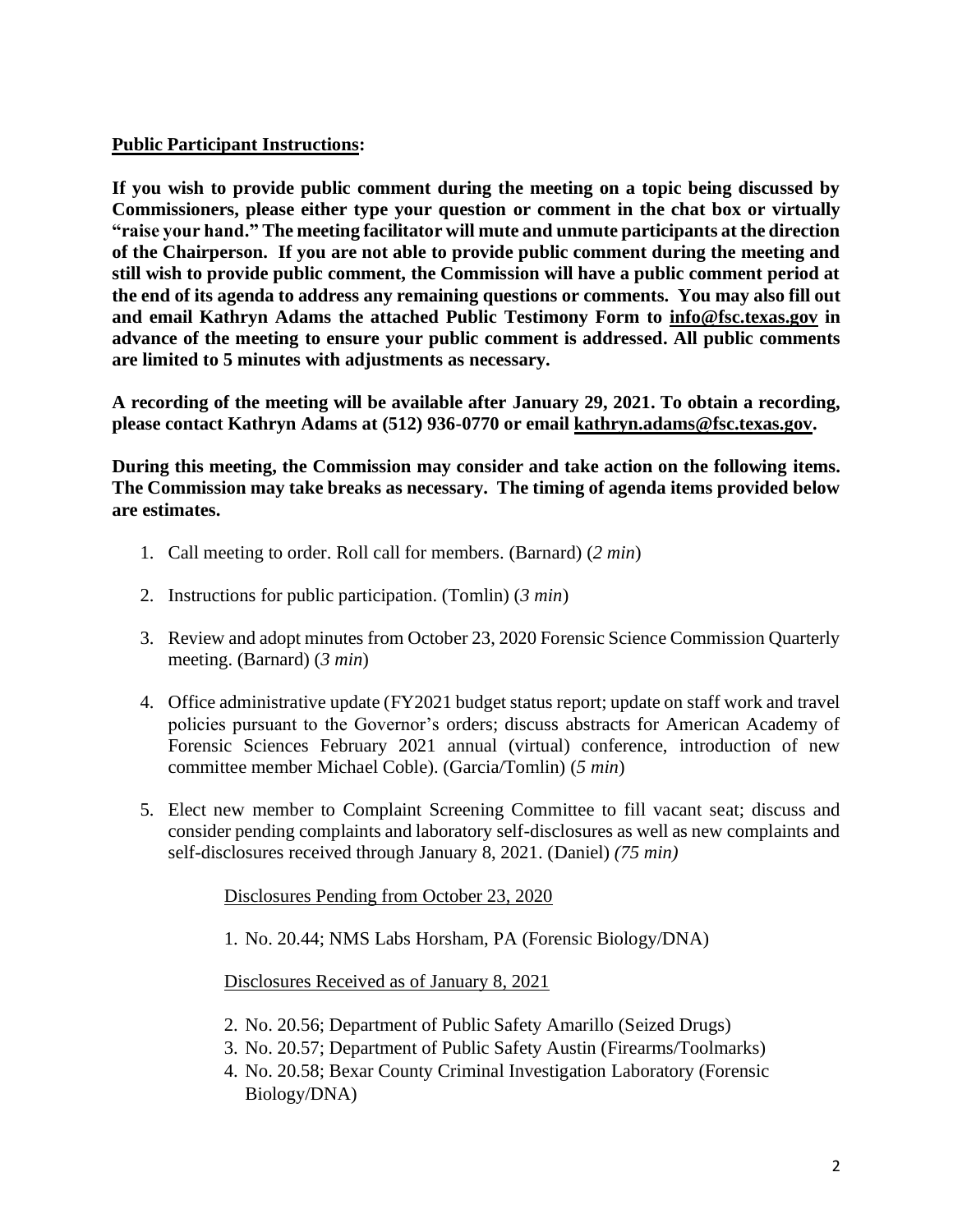- 5. No. 20.59; Department of Public Safety El Paso (Forensic Biology/DNA)
- 6. No. 20.61; Tarrant County Medical Examiner's Office Crime Laboratory (Forensic Biology/DNA)
- 7. No. 20.65; Department of Public Safety Austin (Forensic Biology/DNA)
- 8. No. 20.68; Department of Public Safety Crime Laboratory System (Blood Alcohol)
- 9. No. 20.69; Department of Public Safety Abilene (Seized Drugs)
- 10. No. 20.71; Houston Forensic Science Center (Latent Prints)
- 11. No. 20.72; University of North Texas Health Science Center Center for Human Identification (Forensic Biology/DNA)

Complaints Received as of January 8, 2021

- 12. No. 20.55; Wood, Carrie (Expertox; Hair Follicle Testing)
- 13. No. 20.60; Cantu, Gerard (Armstrong; Seized Drugs)
- 14. No. 20.64; Lumsden, Raymond (University of North Texas Health Science Center; Forensic Biology/DNA)
- 15. No. 20.66; Anonymous (Tarrant County Medical Examiners Office Crime Laboratory; Forensic Biology/DNA, Toxicology)
- 16. No. 20.67; Curry, Jesse (Harris County Institute of Forensic Sciences; Forensic Biology/DNA)
- 6. Discuss status of crime laboratory accreditation program, including accreditation nonconformances and reports received since October 23, 2020 quarterly meeting; discuss possible rule exemption for Rapid DNA limited to booking stations and FBI-approved projects; discuss development of sample quality assurance documents for quality incidents and corrective actions. (Garcia/Tomlin) *(15 min)*
- 7. Discuss licensing advisory committee update, including:
	- a. Update on licenses issued and renewed; and
	- b. Review outstanding licensing rules and any proposed rule concepts for approval. (Tomlin) *(15 min)*
- 8. Discuss and adopt final report regarding Collins, Robert (DPS Houston; Forensic Biology) complaint #19.04 investigative panel. (Budowle/Buzzini/Daniel) *(15 min)*
- 9. Discuss and adopt final report regarding DPS Austin (Materials (Trace)) disclosure #20.40. (Buzzini/Daniel/Parsons) *(10 min)*
- 10. Update from investigative panel regarding Fort Worth Police Department Crime Laboratory complaint #20.47. (Parsons/Budowle/Downing)
- 11. Update from investigative panel regarding DPS Austin (Seized Drugs) disclosure #20.48. (Kerrigan/Daniel/Drake)